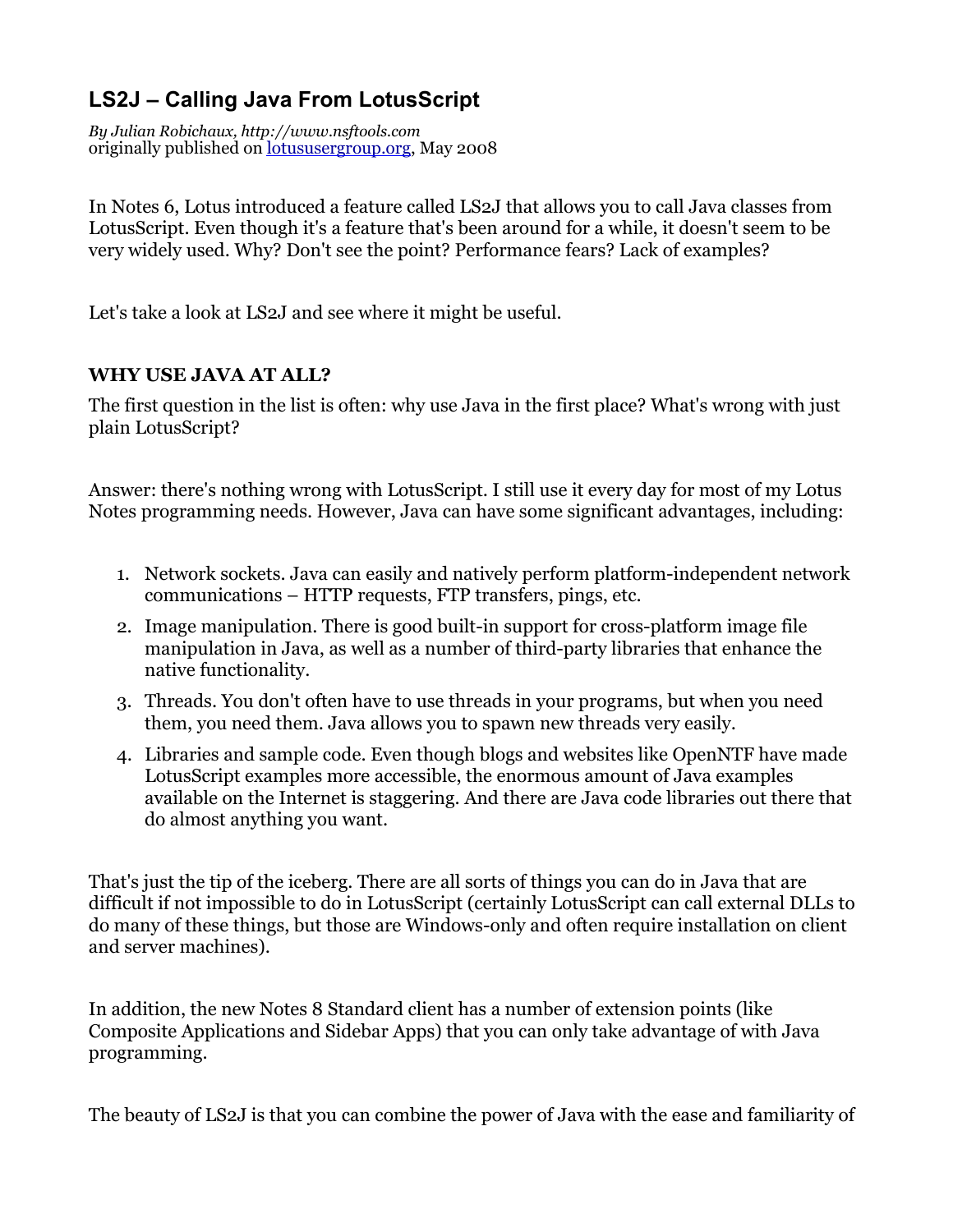LotusScript. The syntax might be a little tricky at first, but once you get used to it you'll find that it's quite easy to mix your Java and your LotusScript code and libraries together.

## **WHAT ABOUT PERFORMANCE?**

A common fear about using LS2J is that the performance is bad or there are stability issues.

Certainly, there are some bugs that have been fixed since the early days of LS2J. You should also be very explicit about freeing Java resources that are called from LS2J, because Java doesn't "clean itself up" as well as LotusScript does. In addition, you'll notice that the very first time you launch an LS2J agent on a workstation, it may take several seconds to start up, due to the fact that the Java JVM usually needs to be initialized before the first run of an LS2J agent.

However, the performance of Java and LS2J itself (after the JVM is up) is comparable to regular LotusScript, and is sometimes even faster for some operations like large String manipulation. Don't be afraid of running it because it's slow. Yes, there is a certain amount of overhead involved with going back and forth between LotusScript and Java, but it's very unlikely that you'd notice such a thing in real-world user testing.

As with everything, test like crazy before deploying into production. With Java and LS2J I don't tend to worry about performance as much as I do about memory usage (yes, those are two different things). As with any programming language, there are things you can do in Java/ LS2J that could cripple or crash your client or server – likewise, I can crash a client or server with LotusScript in about 3 lines of poorly written code. Despite that, there are very impressive things you can do with Java and LS2J that are worth the effort of testing and debugging.

## **HOW CAN I USE IT?**

Here's some example LS2J code so you can see what it looks like:

| <b>Option Public</b>                          |                                   |
|-----------------------------------------------|-----------------------------------|
| <b>Option Explicit</b>                        |                                   |
| Uselsx "*javacon"                             | "** required for LS2J             |
| Use "JpgImage Library"                        | '** Java Script Library we'll use |
| Sub Initialize                                |                                   |
| Dim Session As New JavaSession                |                                   |
| Dim jpgClass As JavaClass                     |                                   |
| Dim jpgImage As JavaObject                    |                                   |
| Dim fileName As String, newFileName As String |                                   |
|                                               |                                   |